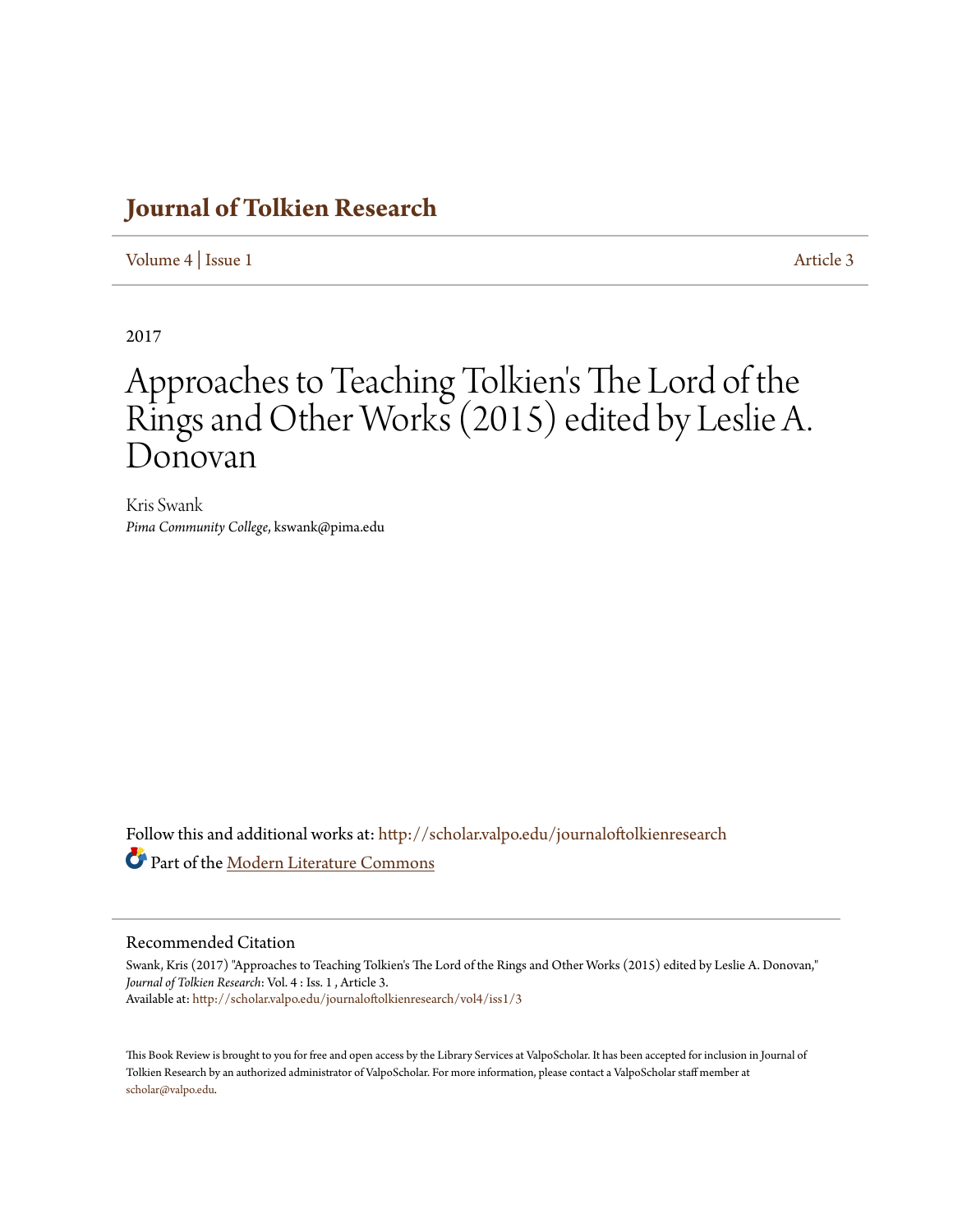*Approaches to Teaching Tolkien's* "The Lord of the Rings" *and Other Works*, edited by Leslie A. Donovan. New York: The Modern Language Association of America, 2015. xiv, 279 pp. \$40.00 (hardcover) ISBN 9781603292054; \$24.00 (trade paperback) ISBN 9781603292061. [Also available in ebook formats.]

This collection is part of the Modern Language Association's (MLA) *Approaches to Teaching World Literature* series whose principal objective is to create "a sourcebook of material, information, and ideas" in order to present "different points of view on teaching a literary subject . . . or a writer widely taught to undergraduates" (MLA.org). The inclusion of J.R.R. Tolkien in the series, the first (and so far only) modern fantasy author to be covered, signals his increasing acceptance in the Western literary canon. As with each book in the series, *Approaches to Teaching Tolkien* is divided into two parts, "Materials" and "Approaches."

"Part One: Materials" is an extended bibliographic essay by volume editor Leslie A. Donovan, professor in the Honors College at the University of New Mexico. The essay compiles and describes key primary sources for the study of Tolkien's works as selected through a survey of Tolkien instructors. According to the MLA, this section "presents a guide to the most helpful available materials related to the subject of the volume (*e.g.*, preferred editions and translations; essential reference works, critical studies, and background materials; and useful teaching resources)." As with any survey of this kind, there will be broad agreement on many of the selected sources, like Humphrey Carpenter's biography (1977), Tom Shippey's *Author of the Century* (2002) and *The Road to Middleearth* (rev. ed. 2003), and Verlyn Flieger's *Splintered Light* (rev. ed. 2002), though individual readers may find a few of their personal favorites missing. (For me, that includes Flieger's *Interrupted Music*, 2005, and Dimitra Fimi's *Tolkien, Race and Cultural History*, 2008). Most important critical texts, however, are mentioned at some point in the essays of Part Two. Furthermore, the MLA's long publication process also means that the most recent of Tolkien's writings are not covered. The latest mentioned here are *The Fall of Arthur* (2013) and *Beowulf* (2014). *Journal of Tolkien Research*, which began publication in 2014, also came too late to be included. Nevertheless, it's a solid, concise essay which will serve as a helpful introduction on standard sources for beginning Tolkien researchers.

"Part Two: Approaches" includes a brief introduction by Donovan and twenty-nine short essays (the average length is seven pages), grouped into six sections, describing a variety of critical approaches to teaching Tolkien in English and other tertiary-level subjects. The MLA stipulates that series volumes should strive to represent both innovative and traditional approaches, a broad range of philosophies, methodologies, and critical orientations, various types of schools (two-year colleges, four-year colleges, universities), students (e.g., non-majors,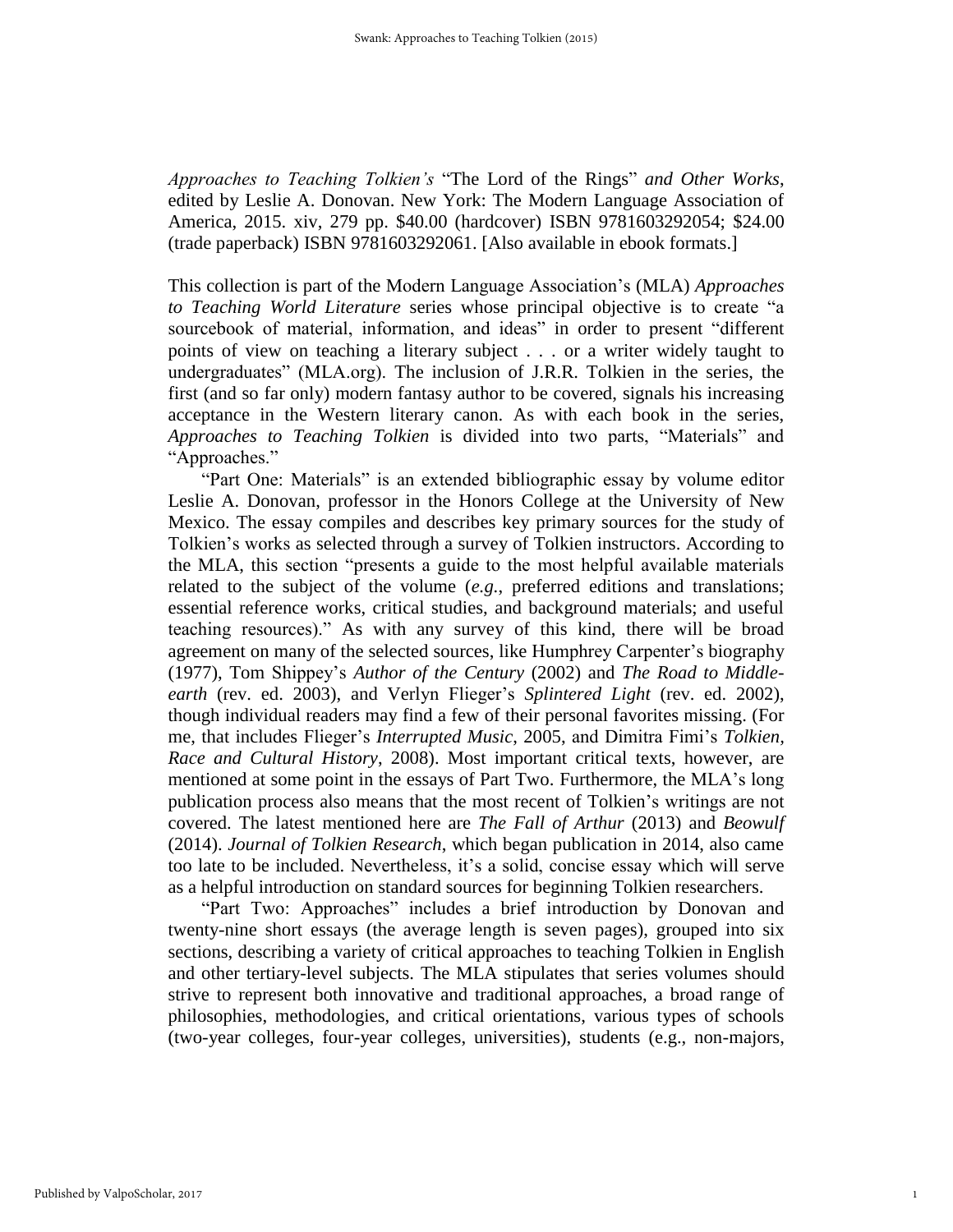majors, traditional, nontraditional), and courses (survey courses, specialized upper-division courses, etc.). Donovan has done a good job addressing most of these several criteria, including contributions from educators in Canada and Wales, however two-year colleges are not represented. The essays themselves describe various curricula, assignments, classroom and student engagement techniques that readers can adapt to their own classrooms. The contributors represent a veritable who's-who of Tolkien scholarship.

The first two sections of Part Two focus on Tolkien's writings primarily in literature courses. The first section, "Teaching the Controversies," includes two essays, by Craig Franson and James McNelis, introducing Tolkien through critical reviews (both positive and negative) and Tolkien's own non-fiction writings. The second section, "Tolkien's Other Works as Background," is composed of four essays. Verlyn Flieger's "Eucatastrophe and the Battle with the Dark" effectively demonstrates the use of Tolkien's most famous critical essays, "On Fairy-stories" and "*Beowulf*: The Monsters and the Critics" as "the gateways into *The Lord of the Rings* and the keys to its power" (50). With specific classroom activities and even model exam essay questions, Flieger has created an easy-to-follow and engaging guide for a stand-alone course on *The Lord of the Rings*. Jane Chance employs *The Silmarillion* to underpin the better-known *Hobbit* and *Lord of the Rings*. Brian Walter thoughtfully incorporates *The Hobbit* into a children's literature course, while Yvette Kisor offers some extremely valuable charts relating sections of *The History of Middle-earth* with parts of *The Lord of the Rings* and *The Silmarillion* in order to elucidate Tolkien's creative process.

The middle two sections focus on Tolkien's place in relation to past and present literary contexts. In the third section, "Connections to the Past," five essays explore Tolkien's ancient and medieval influences. Historian Robin Chapman Stacey describes activities for student inquiry into Tolkien's Anglo-Saxon, Celtic, and Latin sources. Leslie Stratyner investigates the oral tradition, while Liam Felsen, Melissa Ridley Elmes, and Philip Irving Mitchell consider Tolkien's Anglo-Saxon, epic, and pastoral influences, respectively. Conversely, the six essays in section four, "Modern and Contemporary Perspectives," consider Tolkien in relation to a variety of more recent literary contexts. Christopher Cobb explores Tolkien in the fantasy tradition of William Morris and Lord Dunsany. Both Cobb and Sharin Schroeder also engage with modernist texts such as T.S. Eliot's *The Waste Land* and Virginia Woolf's *To the Lighthouse*. Thomas L. Martin employs Tolkien's word creation, literary analogs, and artifacts to engage students more familiar with contemporary pop-culture than with twentieth century history. Dimitra Fimi, Shelley Rees and Deidre Dawson offer classroom strategies for analyzing the popular (and sometimes thorny) issues of Tolkien's views on, and representations of, ethnicity, gender, language, and culture.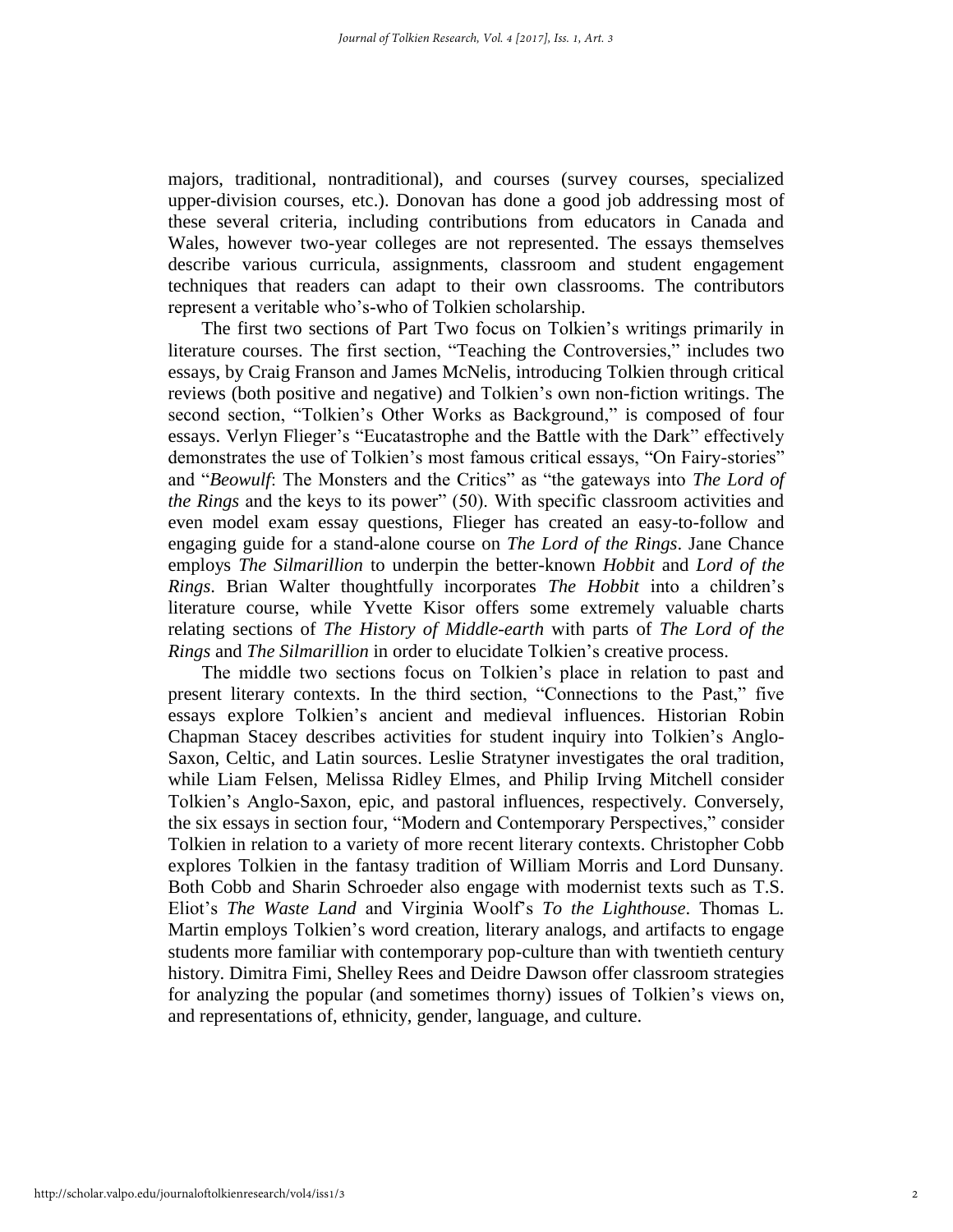The final two sections deal with non-traditional settings and approaches. The fifth section is composed of four essays which take Tolkien out of the traditional literature classroom and place him in a variety of "Interdisciplinary Contexts." Christopher Crane uses the Peter Jackson films, which today are often a student's only previous exposure to Tolkien, as a portal back into *The Lord of the Rings* books. Nancy Enright, associate professor of English and Catholic studies, explores the writings of Tolkien and C.S. Lewis through the context of faith and religion. Astronomer Kristine Larsen infuses her science courses for non-science majors with "bits and pieces of Tolkien's legendarium to spice up units" in astronomy, natural resource conservation, earthquakes and volcanoes, the origins of life, genetic engineering, and the Atlantis myth (179). Justin Edward Everett pairs the writings of Darwin with the writings of Tolkien to stimulate critical thinking on scientific ethics, environmental sustainability, and stewardship for a freshmen science-themed course in argumentative writing. And just as every Tolkien course is not a literature course, every classroom is not a traditional lecture hall. In the sixth and final section, "Classroom Contexts and Strategies for Teaching," eight essays discuss teaching Tolkien in special situations. Anna Smol approaches the first-year survey of literature course, while Julia Simms Holderness team-teaches Tolkien in the large lecture class. Three essays incorporate Tolkien studies into learning communities, "two or more courses in different disciplines . . . organized around a common theme" (207). James R. Vitullo and Keith W. Jensen focus on Tolkien's mythmaking efforts in undergraduate survey courses on fiction and classical mythology; Judy Ann Ford and Robin Anne Reid use Tolkien to examine history, popular culture, and gender studies in their online graduate-level course; James Gould and Ted Hazelgrove employ *The Lord of the Rings* in teaching English composition and philosophical ethics. The final three essays tackle a variety of teaching challenges. Cami D. Agan shows teachers, incredibly, how to cover *The Hobbit*, *The Lord of the Rings*, and a large portion of *The Silmarillion* in a three-week intensive summer literature course. Michael D. C. Drout gives easy-to-replicate strategies for teaching "the hard parts of Tolkien" (i.e. "The Council of Elrond" and the poems from *The Lord of the Rings*, as well as *The Silmarillion*). And finally, Michael Tomko has the very clever idea of teaching the Inklings by grouping his students into Inklingsesque small discussion groups he calls "pub groups."

Teachers of anything Tolkien will definitely want to pick up this volume for its stimulating discussions on exploring Tolkien's works through a wide variety of critical lenses in a variety of college and university settings. Each essay includes helpful pedagogical discussions, while the better ones don't just talk about pedagogy, they *show* readers specific classroom activities and assignments. Still, the essays, centered as they are on pedagogical issues, and using specialist pedagogical terminology, may not be accessible to, or garner the interest of, every